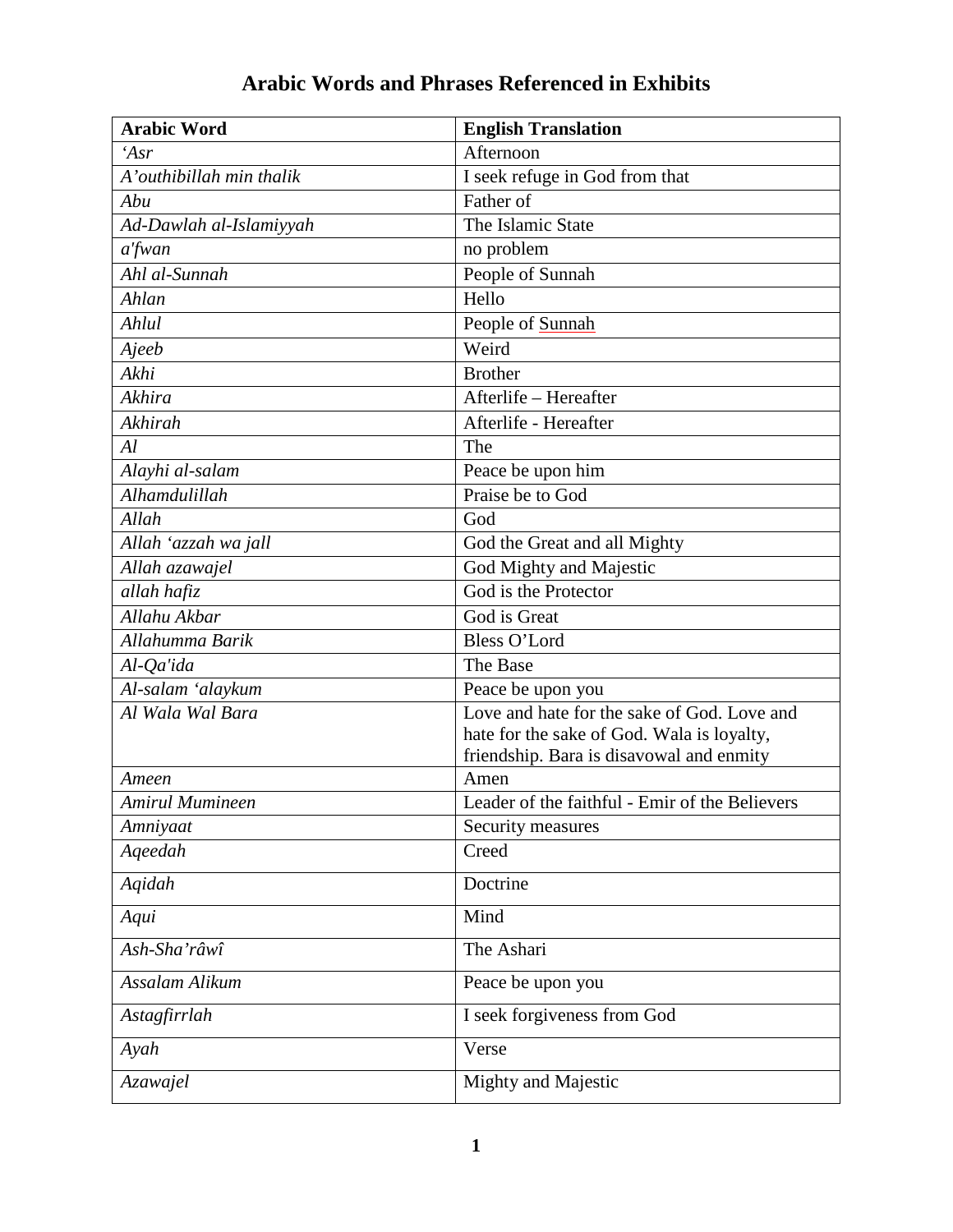| Bani Isra'il                    | The people of Israel.                                                                                                                                                                                                                                                                                      |
|---------------------------------|------------------------------------------------------------------------------------------------------------------------------------------------------------------------------------------------------------------------------------------------------------------------------------------------------------|
| Bayah                           | Allegiance                                                                                                                                                                                                                                                                                                 |
| <b>Bayah to Amirul Mumineen</b> | Allegiance to the leader of the faithful                                                                                                                                                                                                                                                                   |
| Bayt Al-Maqdis                  | Jerusalem                                                                                                                                                                                                                                                                                                  |
| B'idthnillah                    | God's permission                                                                                                                                                                                                                                                                                           |
| Biiznillah                      | God's permission                                                                                                                                                                                                                                                                                           |
| $B'$ <i>idthnillah</i>          | God's permission                                                                                                                                                                                                                                                                                           |
| Bi izn Allah                    | God's permission                                                                                                                                                                                                                                                                                           |
| Bi Iznillah                     | God's permission                                                                                                                                                                                                                                                                                           |
| Bi'ah                           | Allegiance                                                                                                                                                                                                                                                                                                 |
| Bid'4h                          | Innovation                                                                                                                                                                                                                                                                                                 |
| <b>Bismillah</b>                | In the name of God                                                                                                                                                                                                                                                                                         |
| <b>Daleel</b>                   | Proof                                                                                                                                                                                                                                                                                                      |
| Dajjal                          | Anti-Christ                                                                                                                                                                                                                                                                                                |
| Darul kufr                      | Land of disbelief                                                                                                                                                                                                                                                                                          |
| Da'wa                           | Call to Islam                                                                                                                                                                                                                                                                                              |
| Dawatul Salafiyah wal Jihad     | The Salafi and Jihad Call                                                                                                                                                                                                                                                                                  |
| Dawlah                          | <b>State</b>                                                                                                                                                                                                                                                                                               |
| Deen                            | Religion                                                                                                                                                                                                                                                                                                   |
| Dhur                            | Noontime                                                                                                                                                                                                                                                                                                   |
| Du'a                            | Prayers - Supplication                                                                                                                                                                                                                                                                                     |
| Dunyah                          | Worldly life                                                                                                                                                                                                                                                                                               |
| Fajr                            | Dawn                                                                                                                                                                                                                                                                                                       |
| Fata Barak Allah                | <b>Blessed</b> is God                                                                                                                                                                                                                                                                                      |
| Fard kafaayah                   | Collective Obligation/Community Duty.<br>Defines a communal obligation in Muslim legal<br>doctrine. In juxtaposition to fard al-ayn, fard al-<br>kifayah is a legal obligation that must be<br>discharged by the Muslim community as a<br>whole, such as military struggle. See Oxford<br>Islamic Studies. |
| Fard'ayn                        | Obligatory Duty / Individual Obligation. Legal<br>obligations that must be performed by each<br>individual Muslim, including prayer, charity,<br>fasting, and pilgrimage. Individual obligation is<br>contrasted with communal obligation. See<br>Oxford Islamic Studies.                                  |
| Fatwa                           | Legal opinion                                                                                                                                                                                                                                                                                              |
| Fatawa (plural of fatwa)        | Legal opinions                                                                                                                                                                                                                                                                                             |
| Feesibillah                     | For the sake of God                                                                                                                                                                                                                                                                                        |
| Figh                            | Jurisprudence                                                                                                                                                                                                                                                                                              |
| Fitnah                          | Turmoil                                                                                                                                                                                                                                                                                                    |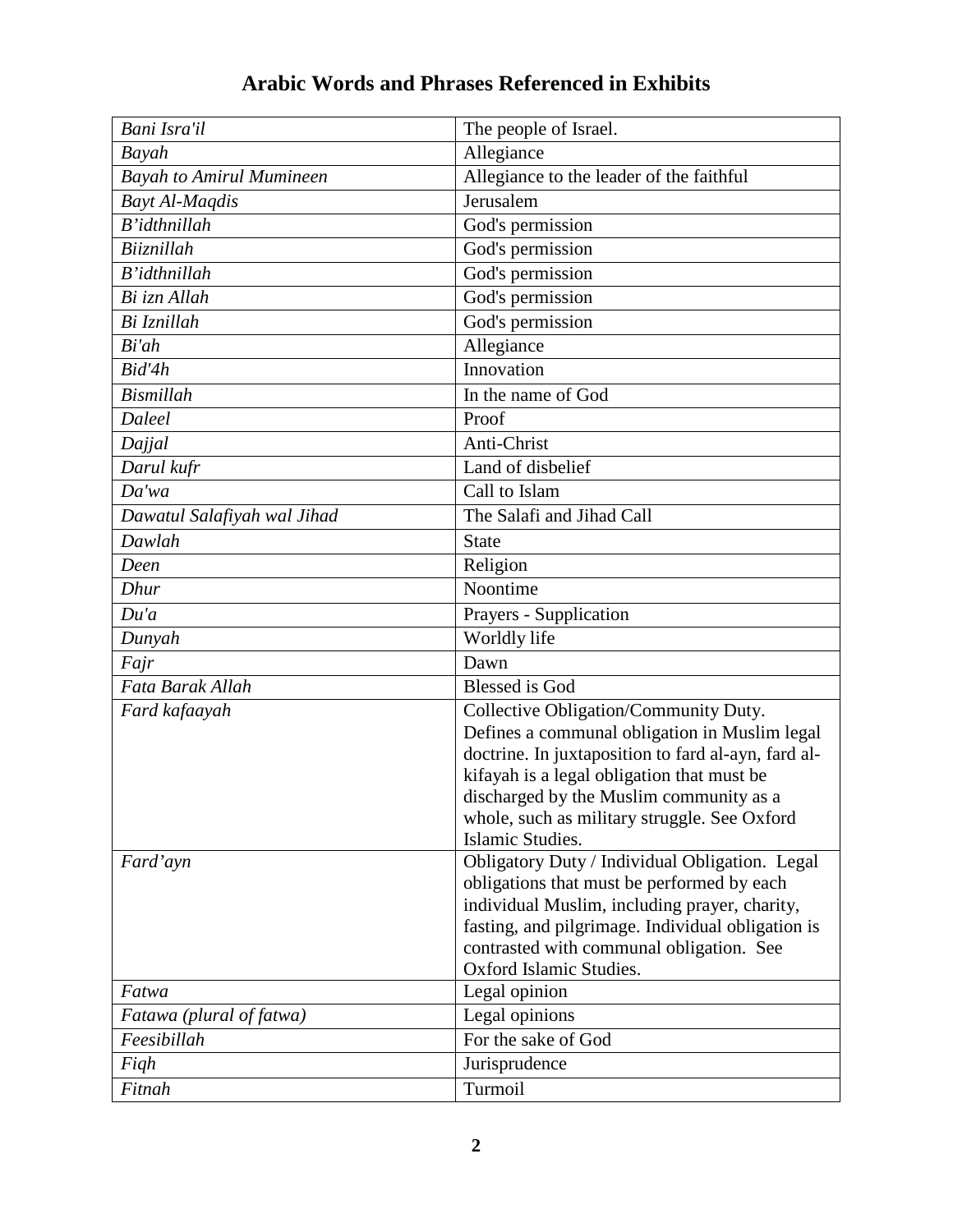| Fousha                                   | Modern standard                                                    |
|------------------------------------------|--------------------------------------------------------------------|
| Habibi                                   | My dear                                                            |
| Hadith                                   | Traditions of the Prophet Muhammad                                 |
| Hafidthualllaah                          | May God protect him                                                |
| Hafithuallaah                            | May God protect him                                                |
| Hafizahu Allah                           | May God protect him                                                |
| Hajj                                     | Pilgrimage                                                         |
| Halal                                    | Lawful                                                             |
| Halaqas                                  | Study circles                                                      |
| Hamdulillah                              | Praise be to God                                                   |
| Haqiqat Al-Harb As Salibiyyah Al-Jadidah | The Truth about the new war of the crusaders                       |
| Haqq                                     | Truth                                                              |
| Haram                                    | Forbidden - Unlawfulness                                           |
| Hata barhankum inkum sadiqeen            | Produce your proof, if you should be truthful.<br>[An-Naml:64]     |
| Hijab                                    | $\overline{Ve}$ il                                                 |
| Hijra                                    | Migration                                                          |
| Hijrah to ad-Dawlah                      | Migration to the State                                             |
| Hikmah of ad-Dawlah                      | Wisdom of the State                                                |
| Hisbah                                   | <b>Social Police</b>                                               |
| Hizb                                     | Party                                                              |
| Hudud                                    | Limits. Boundaries                                                 |
| <b>Ibadah</b>                            | Worship                                                            |
| Ilm                                      | Knowledge                                                          |
| <b>Iman</b>                              | Faith                                                              |
| In shaa allah                            | God permitting                                                     |
| Isa Ibn Maryam                           | Isa (Islam's name for Jesus) son of Mary                           |
| Insha' Allah                             | God willing                                                        |
| <i>Isha</i>                              | Dinner                                                             |
| <b>Islamqa</b>                           | Islam Q&A. Note this is a website.                                 |
| Jabhat al-Nusrah                         | Al-Nusrah Front                                                    |
| Jahannam                                 | Hell                                                               |
| Jahiliyyah                               | Ignorance                                                          |
| Jannah                                   | Paradise                                                           |
| Jannatul Firdaus                         | Highest part of paradise                                           |
| Jazaaku Allah                            | May God reward you                                                 |
| Jazira                                   | Arabian Peninsula                                                  |
| Jihad                                    | Strive, struggle, fight, holy war against the<br>enemies of Islam. |
| Jeziah                                   | Tax imposed on non-Muslims                                         |
| Jum'a                                    | Friday                                                             |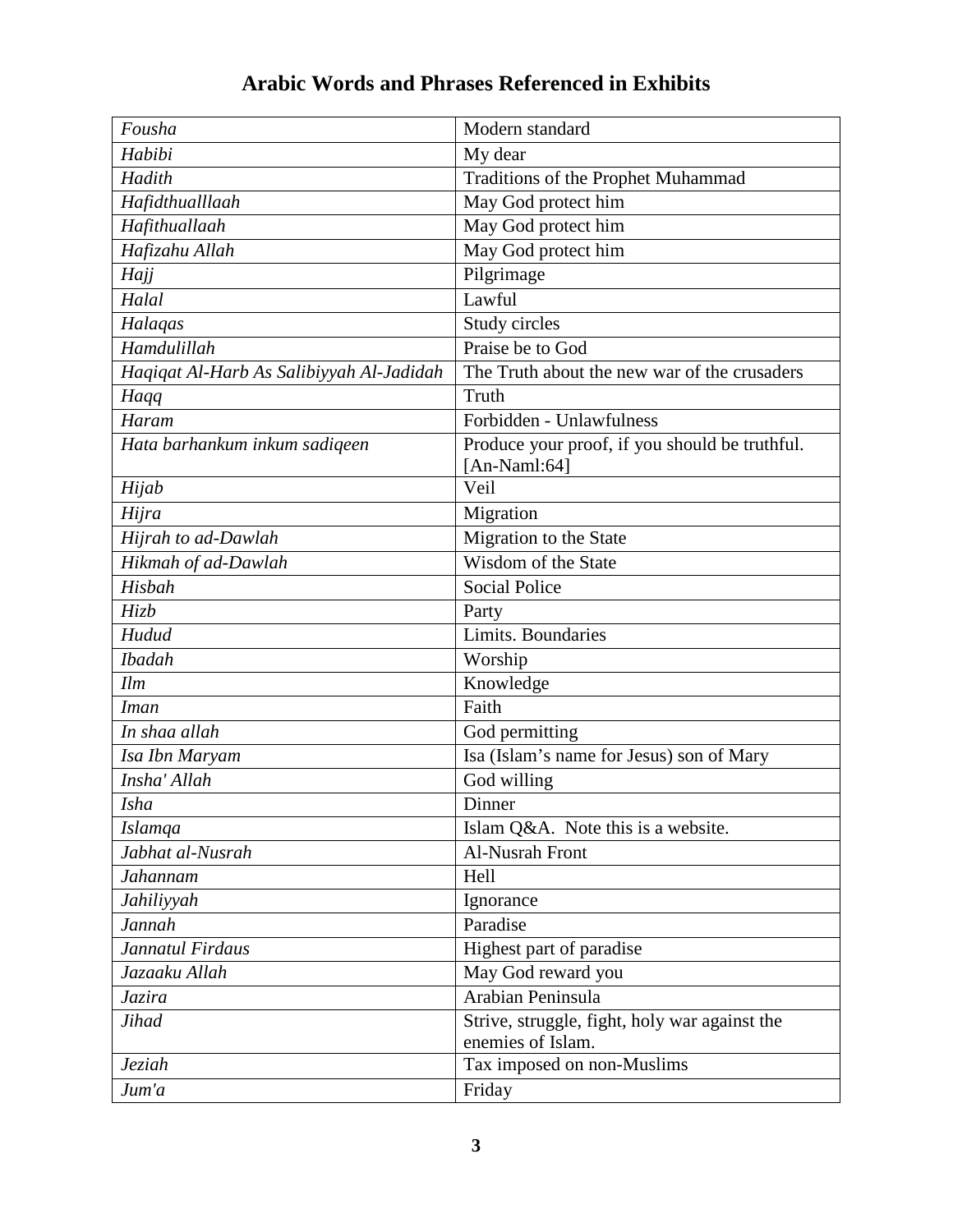| Kafaayah                              | Communal obligation. See Fard Kafaayah            |
|---------------------------------------|---------------------------------------------------|
| Kafir                                 | Disbeliever                                       |
| Kaif Halaq                            | How are you                                       |
| Kasr Al-Hudud                         | Breaking the boundaries                           |
| Khaif halaq                           | How are you                                       |
| Khalil's                              | Friends                                           |
| Khamr                                 | Wine                                              |
| Khawarij                              | Kharajites or those who defected from a group.    |
| Khilafah                              | Caliphate                                         |
| Khutba                                | Sermon                                            |
| Kkanzir                               | Pig                                               |
| Kitab                                 | Quran                                             |
| Kuffar                                | <b>Disbelievers</b>                               |
| Kuffar akbar                          | Major disbelief                                   |
| Kufr                                  | <b>Disbelief</b>                                  |
| Kufr akbar                            | Major disbelief                                   |
|                                       |                                                   |
| Kufr asghar                           | Minor disbelief                                   |
| Kufr duna kufr                        | Disbelief less than disbelief                     |
| Kunyas                                | Alias - Nicknames                                 |
| Laa Muskilah                          | No problem                                        |
| Lughah Al-'Arabiyyah                  | Arabic Language                                   |
| Mahdi                                 | Guided One                                        |
| <b>Mahram</b>                         | Someone a woman cannot marry i.e. father,         |
| Ma shaa Allah wa anta ameen wa thumma | brother, son<br>Whatever God wills, you too, amen |
| ameen                                 |                                                   |
| Ma'alam                               | Scholars                                          |
| Madinah                               | Medina                                            |
| Madrassa                              | School                                            |
| Maghrib                               | Sunset                                            |
| Mahr                                  | Dowry                                             |
| Manhaj                                | Methodology                                       |
| Masha allah                           | God bless                                         |
| Masha allah                           | What God wills                                    |
| Mashayikh (plural of Sheikh)          | Sheikhs                                           |
| Mashayuk                              | Sheikhs                                           |
| Masjid                                | The mosque                                        |
| Masjid Al-Hamdullillah                | Al-Hamdullilah mosque                             |
| Mujahids                              | Fighters                                          |
| Mujahideen (singular Mujahid)         | Fighters                                          |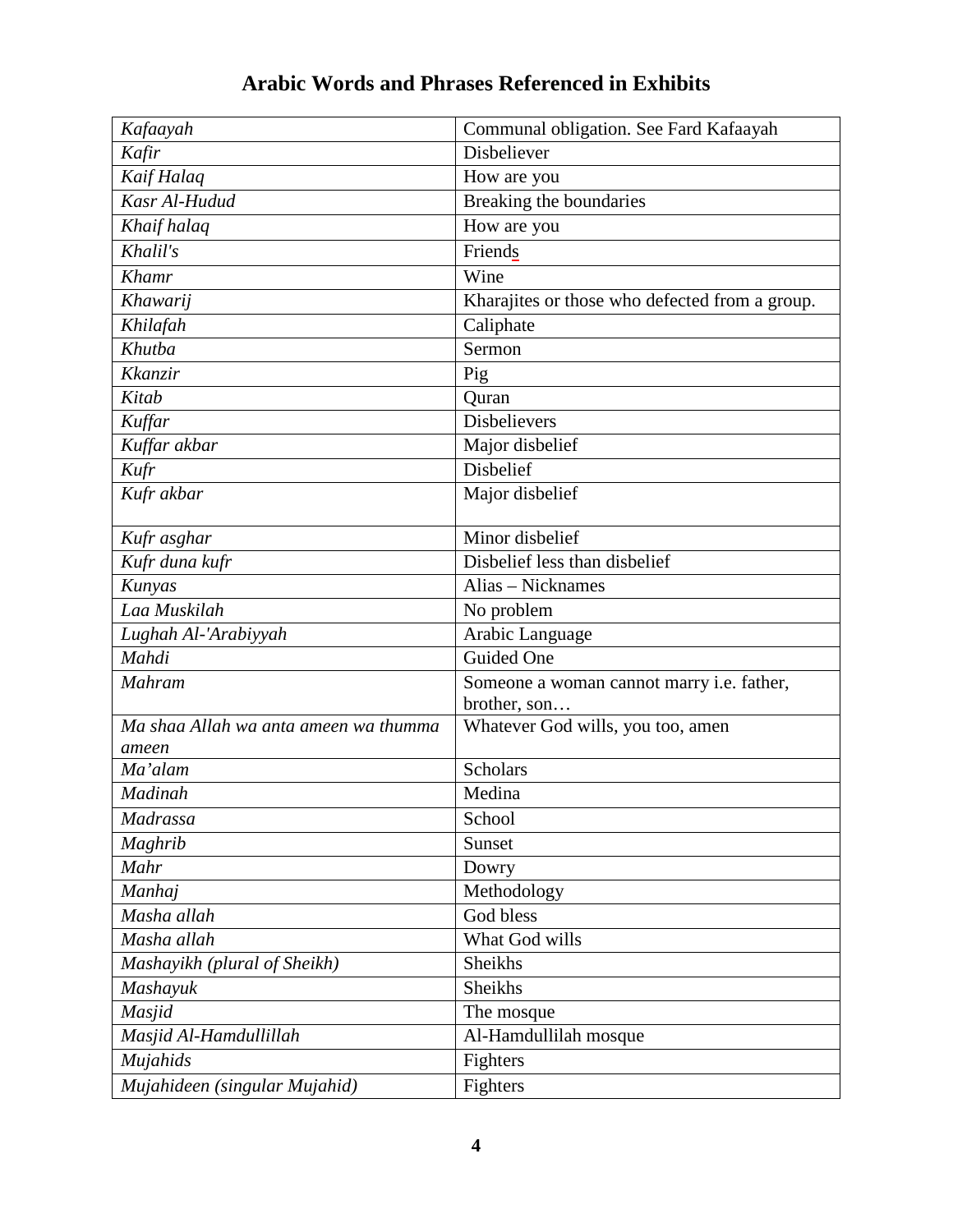| munafiq                                | Hypocrite                                        |
|----------------------------------------|--------------------------------------------------|
| Munafiqeen                             | Hypocrites                                       |
| Murtadeen                              | Apostates                                        |
| Murtaddeen                             | Apostates                                        |
| <b>Muslimah</b>                        | Muslim woman                                     |
| Muslimeen                              | <b>Muslims</b>                                   |
| <b>Mutageen</b>                        | Virtuous. Pious. God fearing.                    |
| Naam                                   | Yes                                              |
| Nah to ad-Dawlah al-Islamiyah wal Iraq | Nah, to the Islamic State and Iraq in Sham [Said |
| fi'l shams                             | incorrectly in original]                         |
| <b>Nasheeds</b>                        | Songs                                            |
| Nikah                                  | Marriage                                         |
| Niyah                                  | Intention                                        |
| Niyat                                  | Intentions                                       |
| <b>Qadhi</b>                           | Judge                                            |
| <b>Qadr</b>                            | Fate                                             |
| Qazar                                  | Filth                                            |
| <i><b>Oissas</b></i>                   | Retaliation                                      |
| $Qur'$ an                              | Islam's holy book                                |
| Rabbu Al-'Alameen                      | The Lord of the worlds                           |
| Radiyah Allah 'anh                     | May God be pleased with him                      |
| Radiyallaahu anhu                      | May God be pleased with him                      |
| Rafidi                                 | Rejecter                                         |
| Rahimahu Allah                         | May God bless his soul                           |
| Rahimullah                             | May God bless his soul                           |
| Ramadan Mubarak                        | <b>Blessed Ramadan</b>                           |
| Rasul                                  | Messenger                                        |
| Rasulullah                             | Messenger of God                                 |
| Riya'                                  | Showing off                                      |
| Sadaqah jariyah                        | Continuous deed                                  |
| Salaf as-Salih                         | Righteous predecessors                           |
| Salafi                                 | Salafi                                           |
| Salafiyah                              | Salafis                                          |
| Salafiyyah                             | Salafis                                          |
| Salat                                  | Prayer                                           |
| Salatul istikhara                      | Seeking guidance prayer                          |
| Sallah Allah 'alayhi was sallam        | God's prayers and peace be upon him              |
| Shaban                                 | The 8th month of the Islamic calendar            |
| Shahadah                               | Testimony of faith                               |
| <b>Shaheed</b>                         | Martyr                                           |
| Shari'ah                               | Islamic law                                      |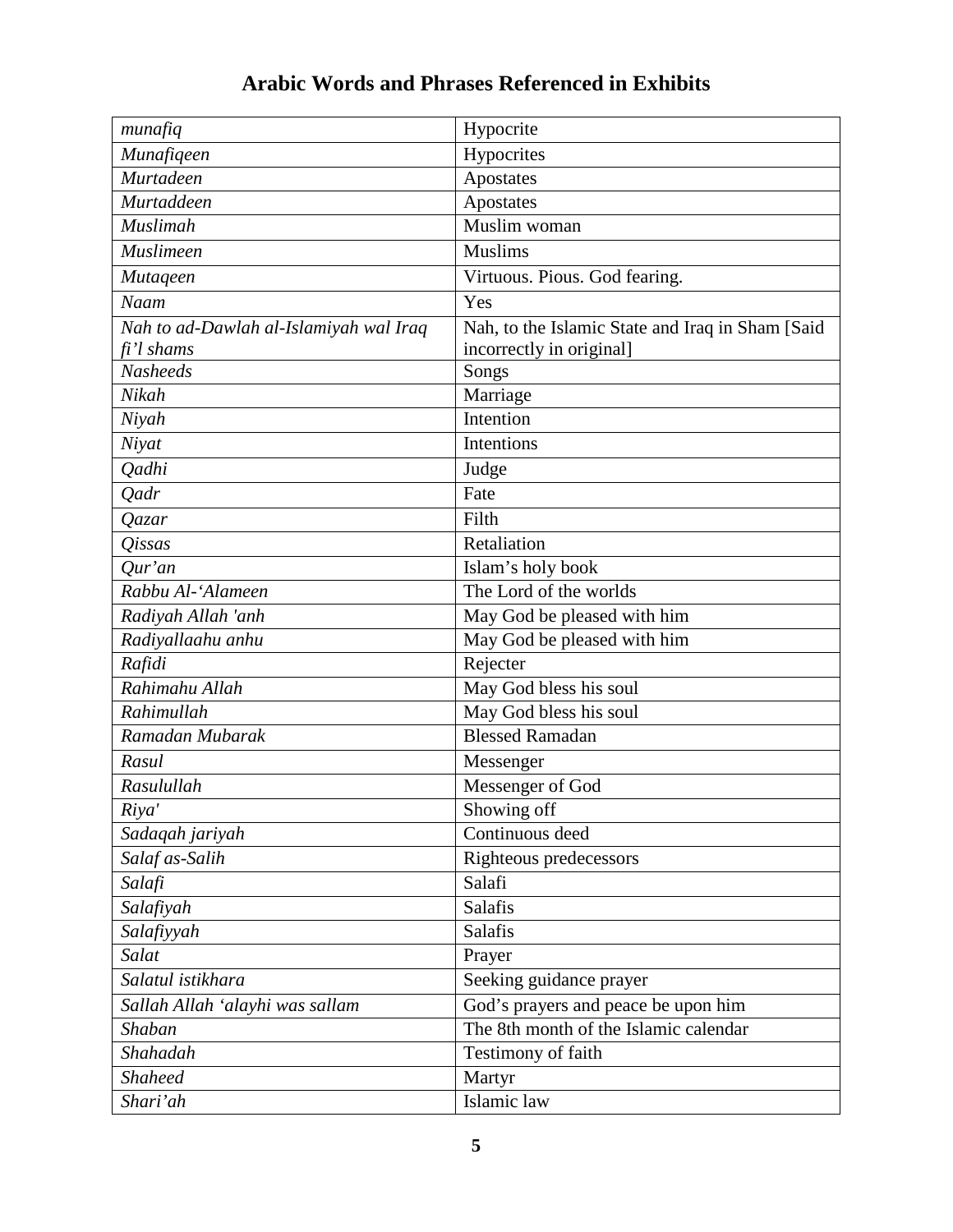| Shaykhs                                                                                         | Sheikhs                                                                           |
|-------------------------------------------------------------------------------------------------|-----------------------------------------------------------------------------------|
| Shaytan                                                                                         | The devil                                                                         |
| Shifiat                                                                                         | Intercession                                                                      |
| <b>Shirk</b>                                                                                    | Polytheism                                                                        |
| Shokran                                                                                         | Thank you                                                                         |
| <b>Shokron</b>                                                                                  | Thank you                                                                         |
| Subhan Allah                                                                                    | Glory be to God                                                                   |
| Subhan'allah                                                                                    | Glory be to God                                                                   |
| Sunnah                                                                                          | Collection of sayings and teaching of the<br>Prophet Muhammad                     |
| Surah                                                                                           | Chapter in Qur'an                                                                 |
| Syahadatain                                                                                     | Two testimonies of faith                                                          |
| <b>SWT</b>                                                                                      | Glorified and Exalted be He                                                       |
| Tafsir                                                                                          | Explanation                                                                       |
| Taghut                                                                                          | Idols                                                                             |
| $\overline{a}$ 'âlâ                                                                             | Most High                                                                         |
| Tajdid                                                                                          | Revival of Islam in order to purify and reform<br>society                         |
| Takfir                                                                                          | Excommunication: A Muslim declaring another<br>as non-believer                    |
| Talib al-Ilm                                                                                    | Seeker of knowledge/ Student                                                      |
| Talub al'ilm                                                                                    | Seeker of knowledge/ Student                                                      |
| Taqleedi                                                                                        | One who imitate/follow                                                            |
| Taglidis                                                                                        | Imitators                                                                         |
| Taqwah                                                                                          | Piety. Fear of God                                                                |
| Taubah                                                                                          | Repentance                                                                        |
| Taubha                                                                                          | Repentance                                                                        |
| Tawakkal                                                                                        | Rely                                                                              |
| Tawakkul                                                                                        | Reliance - Trust in God                                                           |
| Tawbah                                                                                          | Repentance                                                                        |
| <b>Tawheed</b>                                                                                  | Oneness                                                                           |
| The following four entries are not<br>translated literally, instead the concept is<br>provided. |                                                                                   |
| Tawheed al-hakimiyyah                                                                           | God is the only lawgiver, legislator                                              |
| Tawheed al-Luhyah (this should be al-<br>Uluhiyyah)                                             | Acts of worship are for God alone                                                 |
| Tawheed asma' was sifat                                                                         | The belief in God's names and attributes                                          |
| Tawheed rububiyyah                                                                              | God is the only creator, provider and in charge<br>of all affairs of the creation |
| Tawhid                                                                                          | Monotheism                                                                        |
| Tayyib                                                                                          | Okay                                                                              |